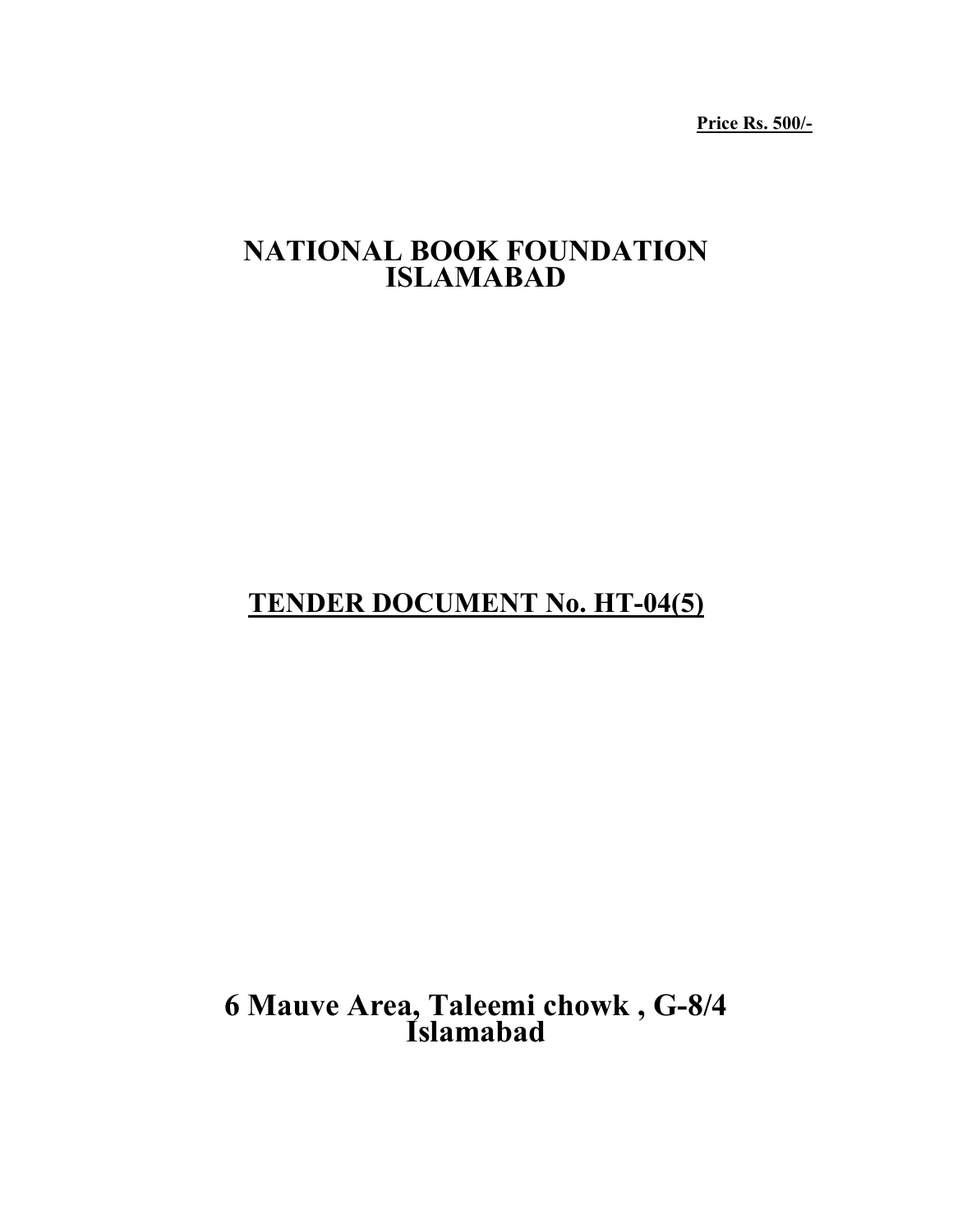

میشل تپک فاؤنڈیشن اسلام1 پاد ئىن*ڈرنبر-انگانى 1*04(5)

پیشکشیں مطلوب ہیں

نیشل بنگ فاؤنڈیشن (NBF)جوکہ ایک خود مختارادادہ ہے، کوآئی ٹی کے سامان (پر نشر زاور سکینر ز) کی خریداری کے لیے اعم ٹیکس ادر سلز ٹیکس ڈیپارٹمنٹ ے رجنٹ دائی شرت رکھنے والی فرمز اسپنی اڈیلرز اسپلائر زے پر بمبر ہیکشیں مطلوب ہیں۔ 2. نینڈروستاویزات ،جس میں قیام تر شرادکا اور ضوابط کی تفصیلات،طریقہ کار، نینڈر صانت ،جانچ پڑتال دغیرہ دلچپی رہنے والی فرمز/ کمپی/ذیلر زا سپلائر ز میٹل یک فاؤنڈیشن 6۔اڈوایر یا،G-8/4 اسلام آبادے حاصل کر سکتے ہیں۔ ٹینڈر و ستاویزات کی فیس مبلغ-/500 روپے (نا قابل دائپزی) ہے۔ ٹینڈر دستاویزات میشل بگ فاڈنڈیشن کی ویب سائٹ www.nbf.org.pk سے بھی ڈاڈن لوڈ کی جاسکتی ہیں 3. شینڈر دستاونرات کی ہدایات کے مطابق بڑ تیار کرکے آئی ٹی ٹیکشن میٹل کے فائٹہ یشن کے نیچے دیے ہوئے ایڈرایس پر دستکے دیئر 29 پریل 2022 کودن 11بے تک پنج جانی چاہئیں جو کہ ای دن بوتت 12بے کھولی جائیں گی۔

| (فِعَلْ شَعِيبِ حِينَ)                                       | فون نمبر:<br>051-2280414-9261533 |
|--------------------------------------------------------------|----------------------------------|
| اسىشنە ۋائرىكىر (آئى ئى)                                     | ای کیل:it@nbf.org.pk             |
| <sub>ا</sub> میشل نیک فاؤنڈیشن،6-ماؤوایر یا،8/4-G،اسلام آباد | www.nbf.org.pk                   |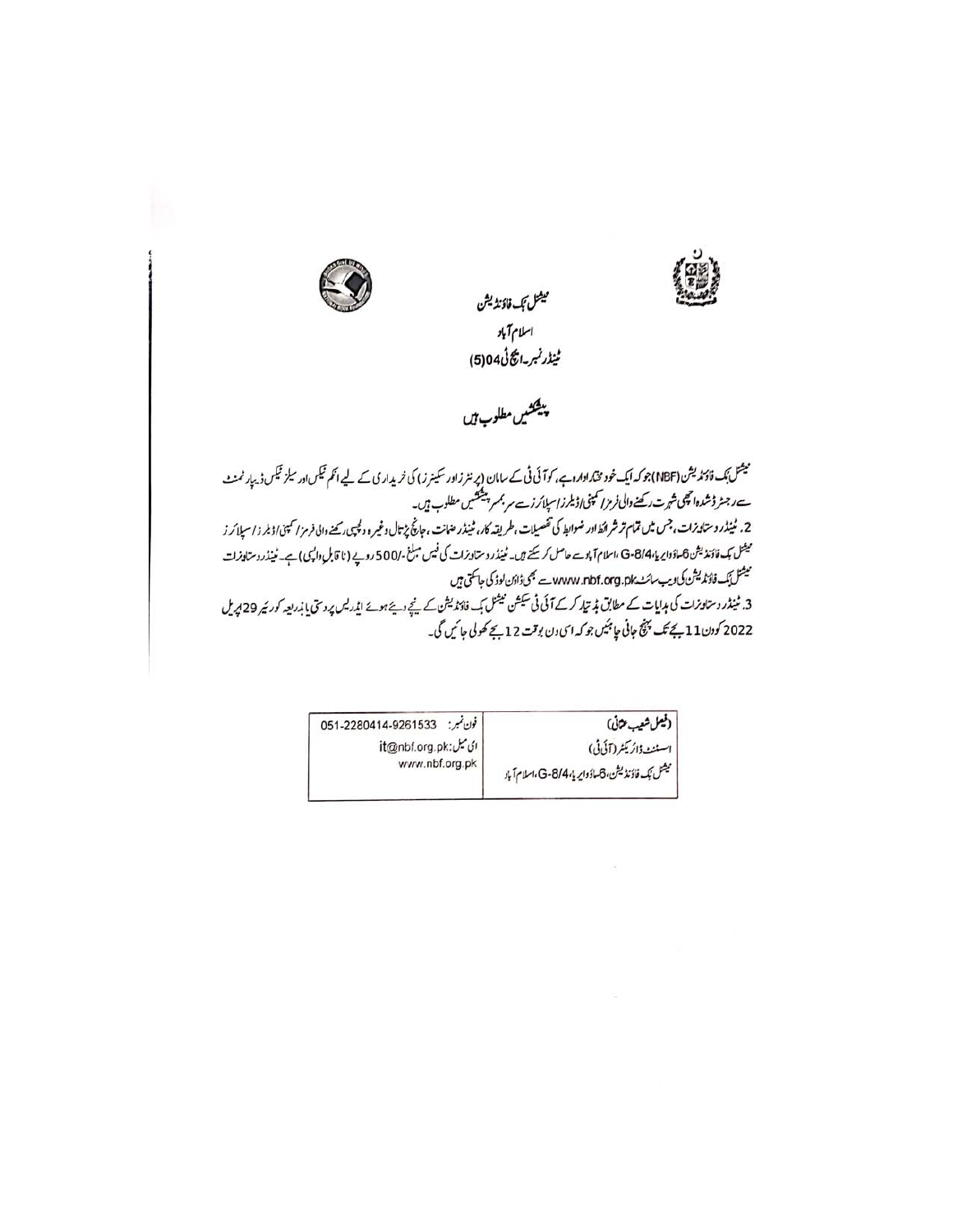# **SUBJECT: Detail of the equipments required.**

| S.NO | Equipment                                  | Quantity | <b>Place of Delivery</b> |  |
|------|--------------------------------------------|----------|--------------------------|--|
| 01   | Printer A3 (HP<br>751 dn or<br>equivalent) | $1$ No's | NBF H.O Islamabad        |  |
| 02   | Printer Black &<br>White Latest<br>(dnw)   | 01 No's  | NBF H.O Islamabad        |  |
| 03   | Scanner(ADF)                               | 04 No's  | NBF H.O Islamabad        |  |

National Book Foundation intends to purchase following IT/Hardware equipment's.

Note;- The quantity may be increased or decreased asper the requirement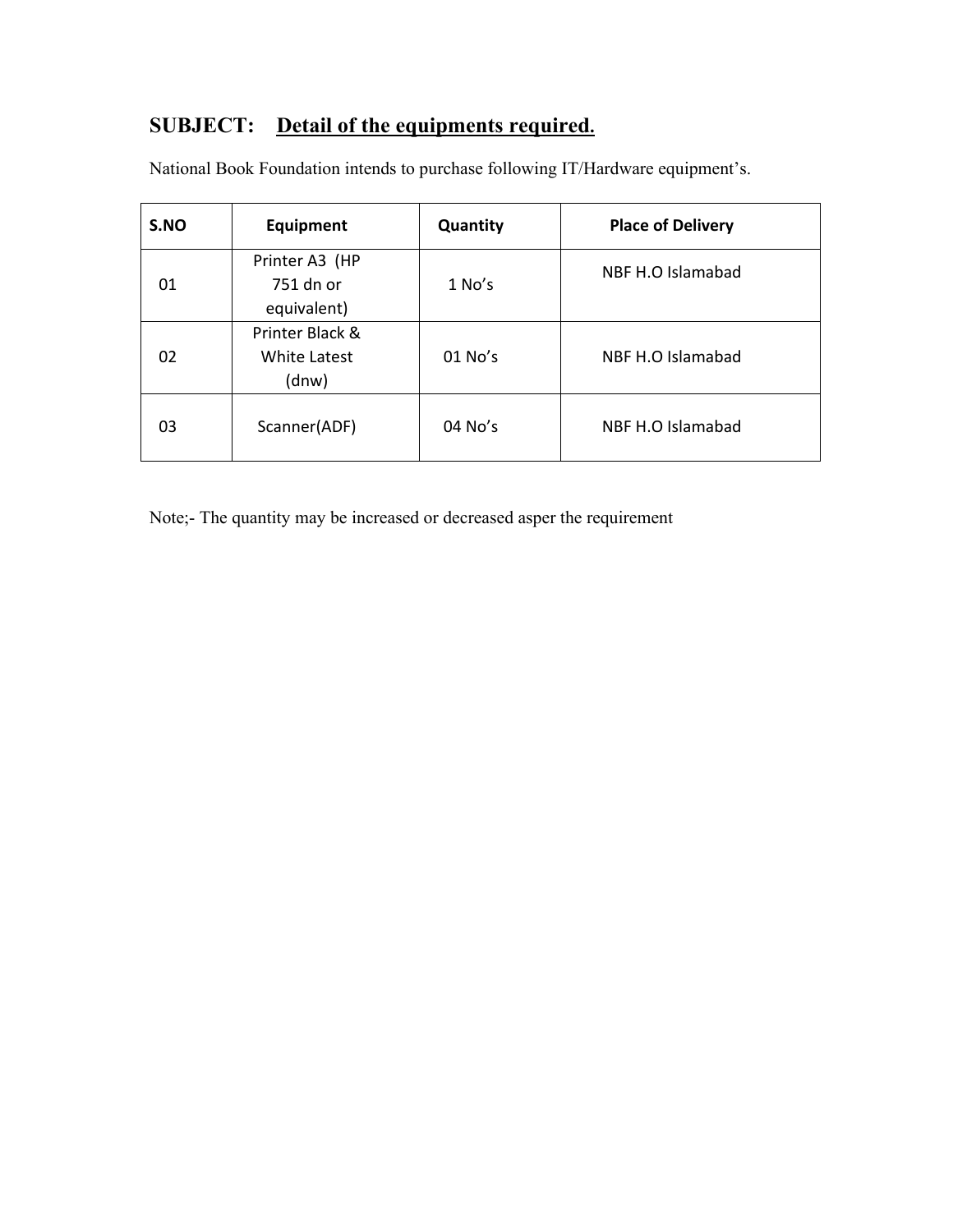| A-3 Size, Network Support, Duplex |                                           | Yes | <b>NO</b> |
|-----------------------------------|-------------------------------------------|-----|-----------|
| Print speed                       | Up to 40 ppm                              |     |           |
| Resolution (black)                | Up to 1200 x 1200 dpi                     |     |           |
| Resolution (color)                | Up to 1200 x 1200 dpi                     |     |           |
| Monthly duty cycle                | Up to $150,000$ pages                     |     |           |
| Print Technology                  | Laser                                     |     |           |
| Number of print                   | 4 toner cartridges (1 each for            |     |           |
| cartridges                        | black, cyan, magenta, yellow)             |     |           |
| Mobile Printing                   | HP ePrint; Apple AirPrint <sup>TM</sup> ; |     |           |
| Capability                        | Mopria™ Certified; Google Cloud           |     |           |
|                                   | Print™; HP Roam                           |     |           |
| Minimum system                    | 2 GB available hard drive space,          |     |           |
| requirements                      | Internet connection or USB port,          |     |           |
|                                   | OS hardware requirements see              |     |           |
|                                   | apple.com                                 |     |           |
| Memory                            | 3.5 GB                                    |     |           |
| Paper handling input              | 100-sheet multipurpose tray, 550-         |     |           |
|                                   | sheet input tray                          |     |           |
| Duplex printing                   | Automatic (standard)                      |     |           |
| Media sizes                       | A3, 12x18                                 |     |           |
| Paper handling                    | 250-sheet output bin                      |     |           |
| output                            |                                           |     |           |
| Warranty                          | Years                                     |     |           |

# **Specification for Colour Printer**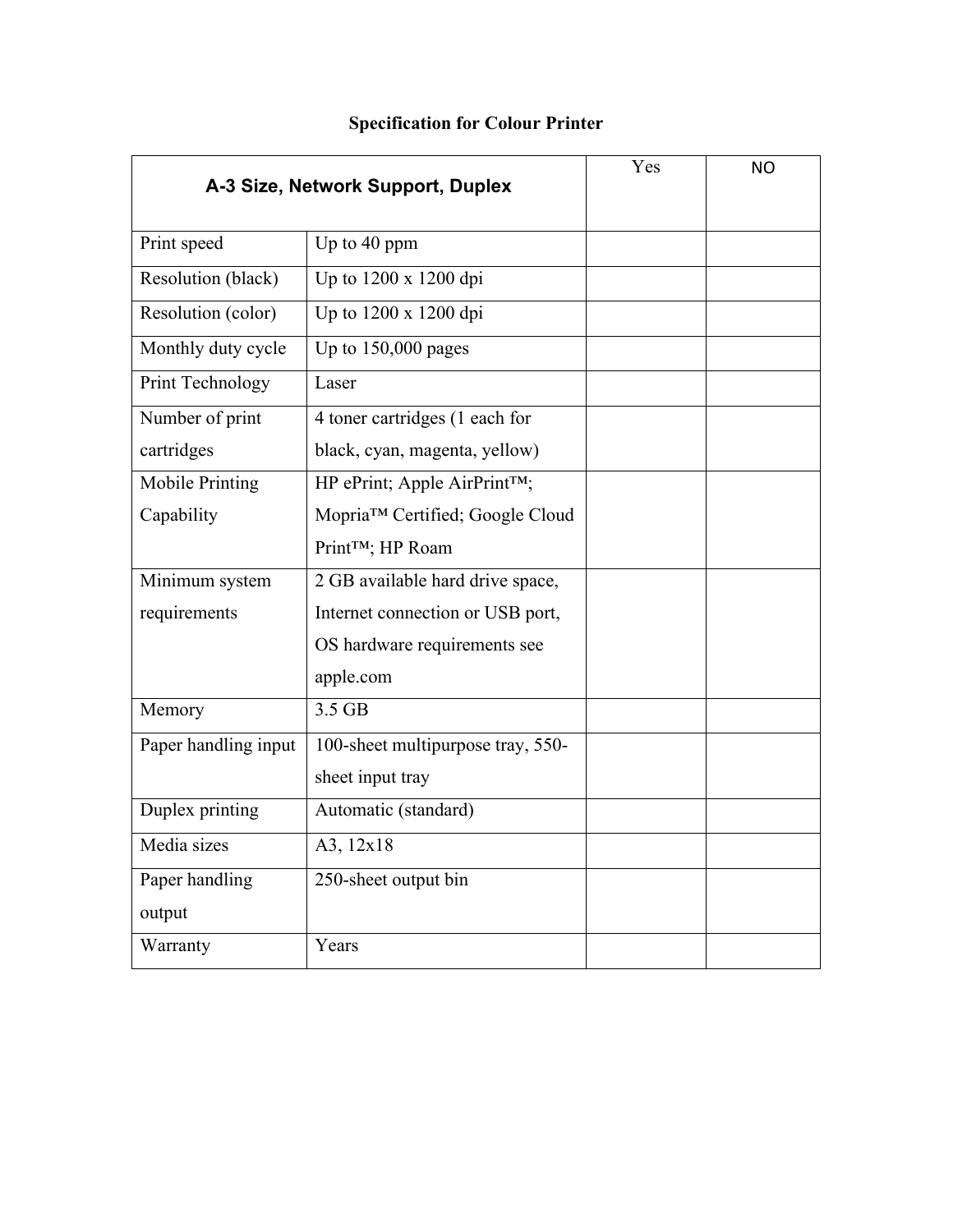| <b>Printer (Black &amp; White)</b> |                                                                                                                                                                                                                                                                                                                                                                           | <b>Yes</b> | $\bf No$ |
|------------------------------------|---------------------------------------------------------------------------------------------------------------------------------------------------------------------------------------------------------------------------------------------------------------------------------------------------------------------------------------------------------------------------|------------|----------|
| Model                              | Laser Jet Printer<br>HP dwn ,or equivalent                                                                                                                                                                                                                                                                                                                                |            |          |
| Specification                      | 550-sheet tray: Optional<br>Print speed6: Up to 40/38 ppm, letter/A4<br>Two-sided printing : Automatic: up to<br>$32/30$ images per minute (ipm), letter/A4<br>Networking, Built-in 10/100/1000 Base-<br>TX Gigabit Ethernet, Mobile printing,<br>Wireless direct printing, NFC<br>touch-to-print, HP print, Apple Air Print,<br>Mopria-certified, Google Cloud Print 2.0 |            |          |
| Warranty                           | Years                                                                                                                                                                                                                                                                                                                                                                     |            |          |

# **Specification for Printer (Black & White)**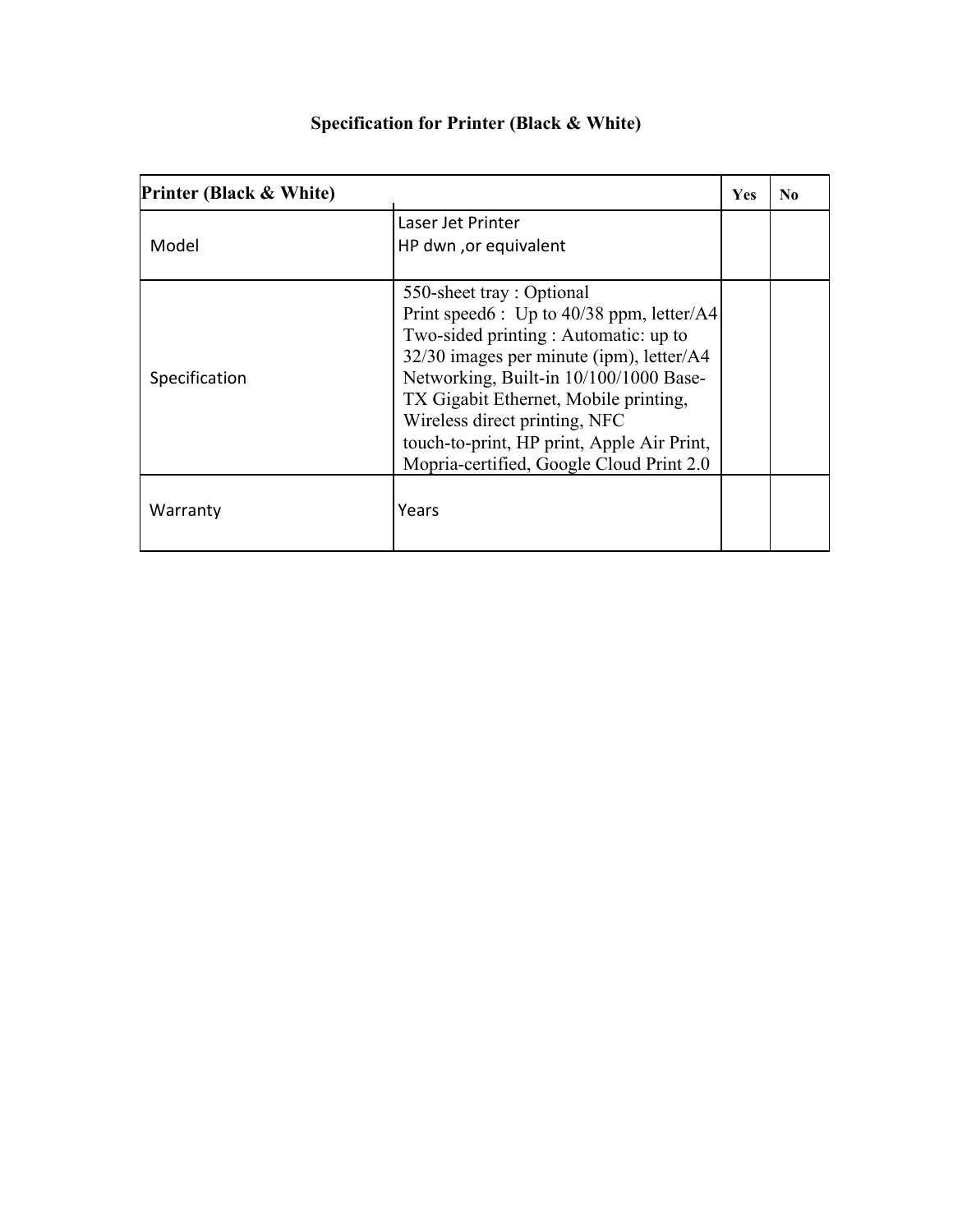| <b>Scanner ADF</b>                       | <b>Specifications</b>                                                             | <b>Yes</b> | <b>No</b> |
|------------------------------------------|-----------------------------------------------------------------------------------|------------|-----------|
| Scanner type                             | Flatbed, ADF                                                                      |            |           |
| Scan resolution, optical                 | Up to 600 dpi (color and<br>monochrome, ADF) or<br>Higher                         |            |           |
| Duty cycle                               | Up to 1,500 pages (ADF) or<br>Higher                                              |            |           |
| Levels of grayscale                      | 256 or Higher                                                                     |            |           |
| Scan size, maximum                       | A4 at Front Panel and<br>Legal at ADF or equivalent                               |            |           |
| Scan file format: For text<br>and images | PDF, JPEG, PNG, BMP, TIFF,<br>TXT(Text), RTF (Rich Text)                          |            |           |
| Scanner advanced features                | One pass duplex scanning;<br>One button scan; OCR;<br>Configurable scan shortcuts |            |           |
| Compatible operating<br>systems          | Windows 10 or higher                                                              |            |           |
| Connectivity                             | Standard, Hi-Speed USB 2.0<br>or higher                                           |            |           |
| Automatic document feeder<br>capacity    | Standard, 50 sheets or higher                                                     |            |           |
| Automatic document feeder<br>speed       | 20 ppm/40ipm or higher                                                            |            |           |
| Scanning options (ADF)                   | Single-pass E-Duplex                                                              |            |           |
| Scan size (ADF), maximum                 | 216 x 356 mm or Higher                                                            |            |           |
| Scan size (ADF), minimum                 | 89 x 148 mm or Higher                                                             |            |           |
| <b>Warranty</b>                          | Years                                                                             |            |           |

## **Specification for (ADF) Scanner**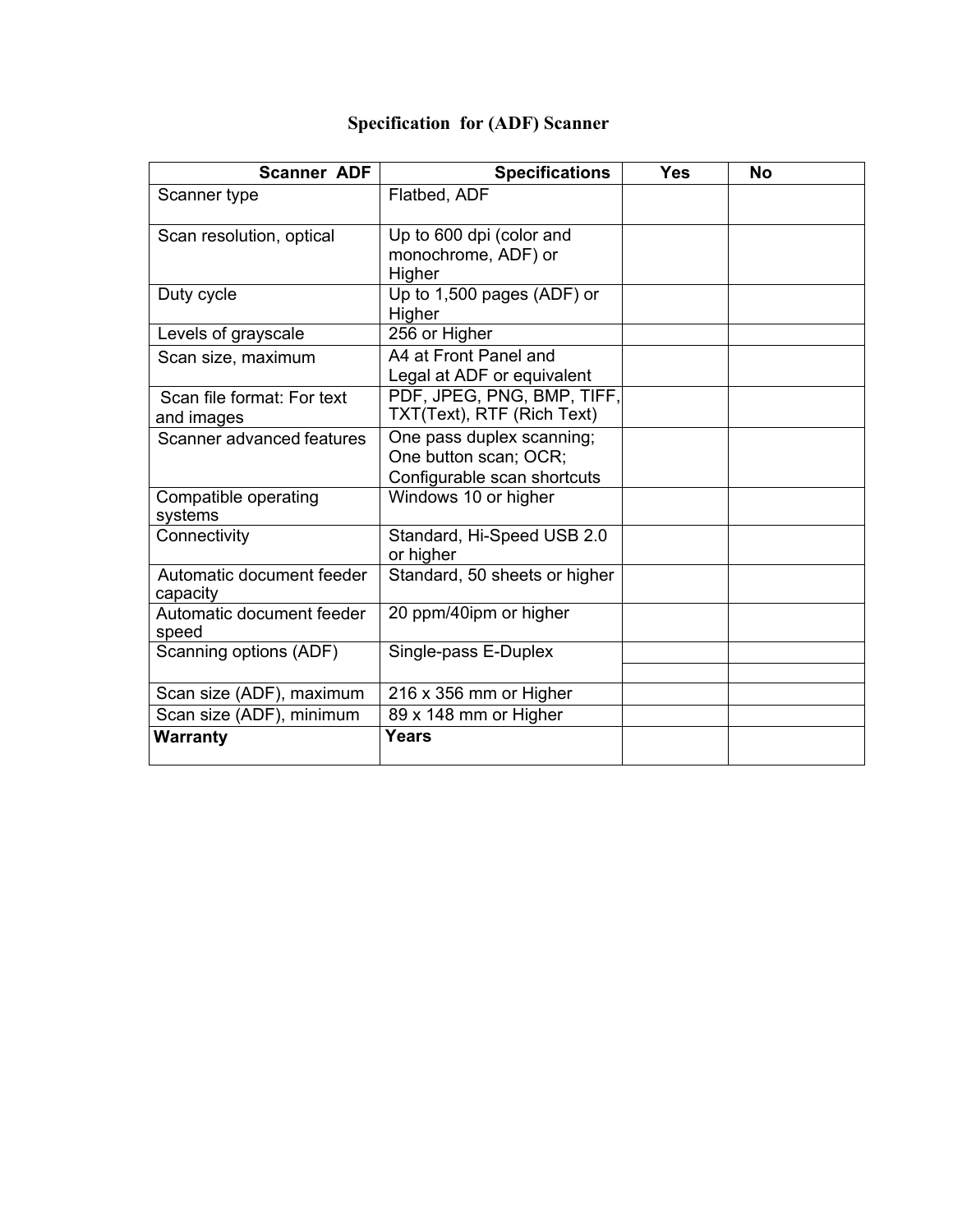## **TERMS & CONDITIONS**

#### **1. DATE AND TIME OF RECEIPT OF TENDER**

Bid documents duly completed should reached the office of Assistant Director (IT) National Book Foundation, Islamabad before one hour of opening of the tender as on 29 April 2022. Bids shall be opened on the same date at 12:00 am in the presence of bidders (if present) at NBF, Head Office. Bids received after the closing date and time, will not be entertained.

#### **2. EARNEST MONEY**

Bidder will attach a bank draft/ pay order of 2% of the total value of the bid (refundable on completion of supply) in favor of National Book Foundation, Islamabad. Personal cheques will not be accepted.

#### **3. PRICES**

- i. Bidders are required to quote all prices ex-Islamabad in Pak Rupees inclusive of all taxes. All delivered items should be duties and tax paid.
- ii. The bids should remain valid for at least 90 days from the last date of submitting the bid.

### **4. SCHEDULE OF PAYMENT**

Payment will be made on completion of supply.

### **5. EQUIPMENT**

- i. The equipment should be new, not used or refurbished or grey. The Components of the equipment should be assembled by the manufacturer.
	- ii. All the information provided in the bid should also be adequately supported by relevant documents and technical brochures.
	- iii. The equipment should be arranged through the legal channels by Providing all duties/taxes (if any) levied by the Govt. copies of the shipping documents will need to be submitted at the time of supply.